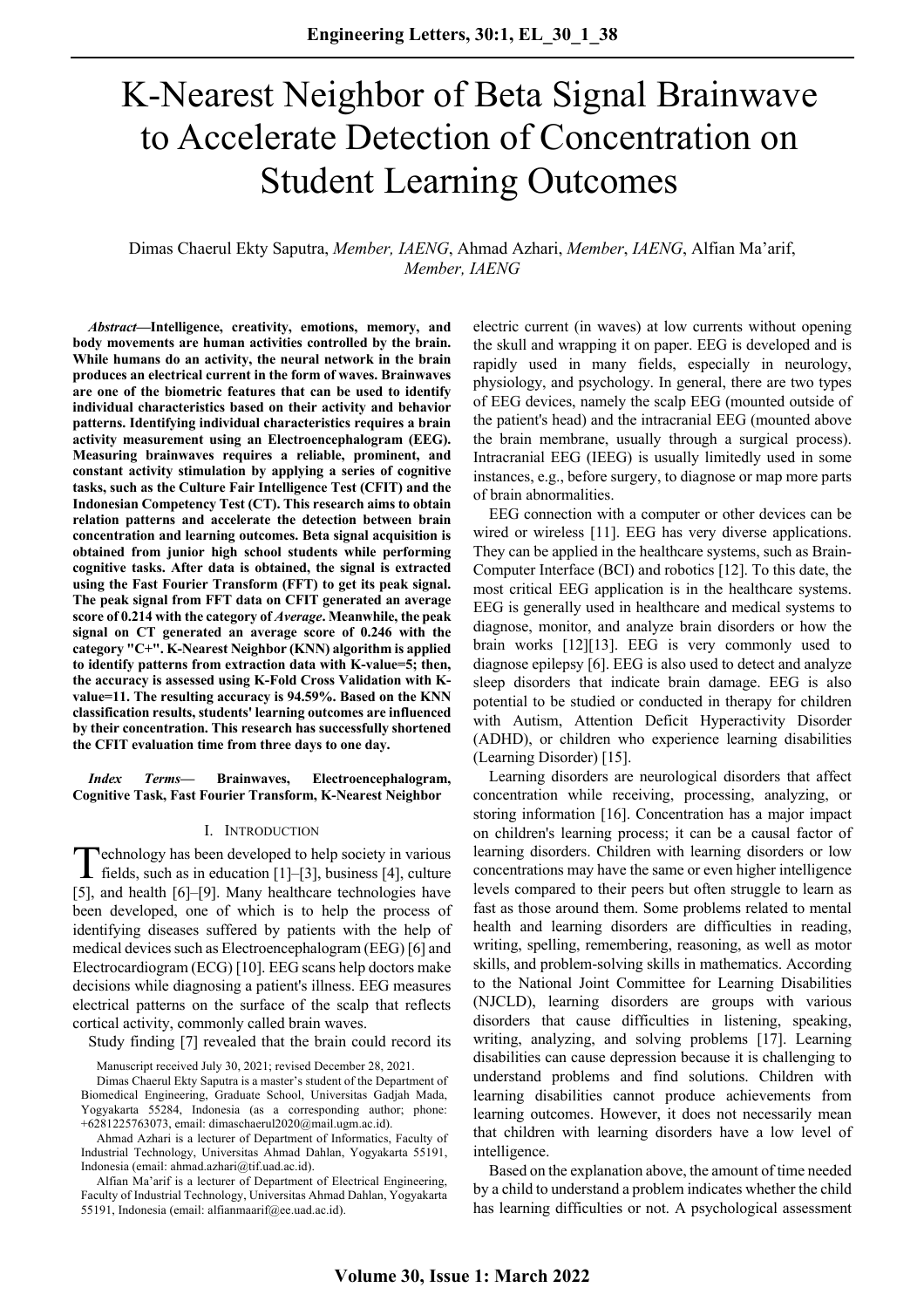test, called the Culture Fair Intelligence Test (CFIT), can be carried out to determine how much the child's brain can overcome learning difficulties. This study tries to obtain a pattern of concentration in learning outcomes using the EEG Neurosky Mindwave Mobile 2 device, which will be mounted on the surface of the head without performing surgical operations so that it is possible to speed up the process of recording EEG signals.

## II. METHODS

Section 2 will discuss the theoretical basis and methods used in this research.

## *A. Block Diagram of Proposed Method*

This study has four research stages: data acquisition, FFT, classification, and evaluation. This research will use Neurosky Mindwave Mobile 2 as a signal data acquisition tool. Then, MATLAB will be used to perform FFT. After getting the features from FFT, the classification process will be carried out using KNN in Python. After the classification process is complete, the evaluation process will be carried out with K-Fold Cross Validation to determine the system's accuracy. The block diagram of the proposed research method can be seen in Fig. 1.



Fig. 1. Proposed Research Method

### *B. Brainwave Oscillations*

Brainwave is measured in two ways: measurement of amplitude and frequency. Amplitude is the magnitude of the power impulse measured in microvolt  $(uV)$  units. Frequency is the speed of power emissions measured in cycles per second or Hertz (Hz). The frequency of impulses determines the type of brain waves produced [18]. Waves generated by the brain during the activity can be divided into five EEG signal patterns: Alpha, Beta, Theta, Delta, and Gamma. Table 1 shows the list of neural oscillations [19], including their respective types, brain conditions, and frequencies.

Transmission activity during the EEG process will affect the pattern of brainwaves formation. In this study, concentration is the main focus of data collection. Concentration falls into the beta signal category because beta waves aim to help humans maintain focus when engaging in activities that require concentration [19]. The potential for electricity produced by the brain is less than  $300 \mu V$ . Previous study findings [20] suggested that the magnitude of EEG signal is in the range of 50 to 100  $\mu$ V.

| <b>TABLE I</b><br><b>OSCILLATIONS OF BRAINWAVE</b> |                    |                                                                                                          |  |  |
|----------------------------------------------------|--------------------|----------------------------------------------------------------------------------------------------------|--|--|
| Wave<br>Type                                       | Frequency<br>Range | <b>Mental States</b>                                                                                     |  |  |
| Delta                                              | $0.5 - 4$ Hz       | Deep sleep conditions without dreaming.                                                                  |  |  |
|                                                    |                    | Body rest phase.                                                                                         |  |  |
| Theta                                              | $4 - 8$ Hz         | Meditation, intimacy,<br>and<br>fantasy<br>conditions.                                                   |  |  |
| Alpha                                              | $8 - 15$ Hz        | Conditions of relaxation and wakefulness.                                                                |  |  |
| <b>Beta</b>                                        | $15 - 32$ Hz       | Conditions of focus, thinking,<br>and<br>concentration (external attention). Body<br>productivity phase. |  |  |
| Gamma                                              | $32 - 50$ Hz       | High mental activities such as fear, panic,<br>and high concentration.                                   |  |  |

### *C. K-Nearest Neighbor*

K-Nearest Neighbor is an algorithm used to classify data. The obtained data must be processed with distance measurements using Euclidean Distance to find the nearest neighbor [21][22]. The K values used in KNN are random and integer. The visualization of KNN can be seen in Fig. 2.



Fig. 2. KNN Visualization

If two data are already known (classified), then the class of data X can be determined by looking at the nearest K. For example, when the  $K = 3$  (inside the smallest circle), it can be known that the class of three-nearest neighbors of X are red, green, green. Because 80% of the nearest neighbors are classified as green, the class prediction of data X is green. Whereas, if  $K = 7$  (inside the bigger circle), then the class of the seven-closest neighbors of data X is red, red, red, red, green, green, green. So, the predicted class of data X is red. In other words, the KNN algorithm is an algorithm for classification based on the most dominant class based on the specified value of K.

Pseudo-Code for KNN:

- Training algorithm
	- 1. For each classless training data, add the example to the list of *Training Dataset*.
- Classification algorithm
	- 1. Specify a value of K
	- 2. Calculate the distance using the Euclidean distance formula
	- 3. Sort the distance based on the closest distance
	- 4. Specify the closest distance according to the K number

The first step in applying KNN is determining the K value that will be the number of neighbors for later calculation results. After determining the K value, the distance calculation will be done using equation (1). After calculating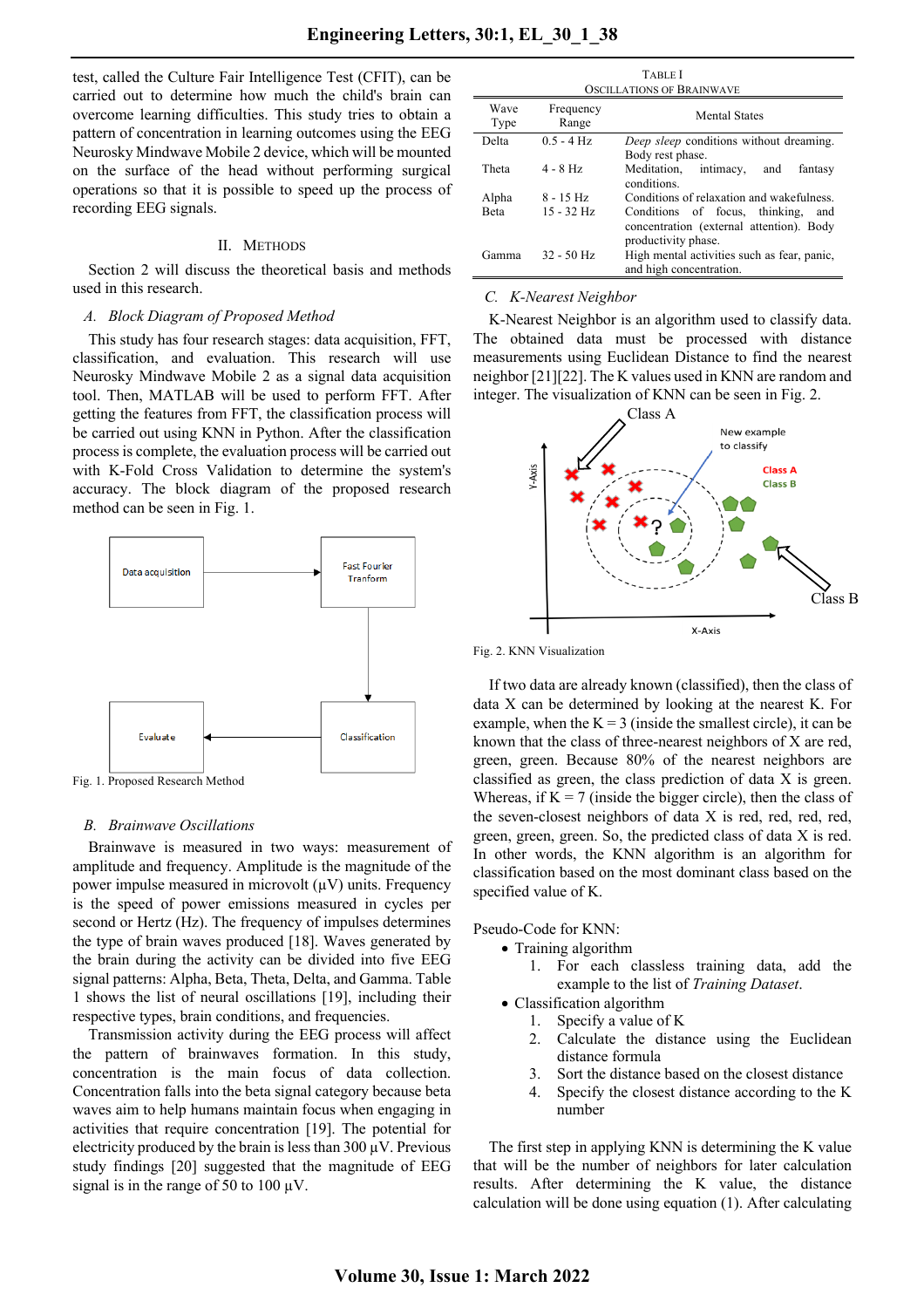the distance, the next step will be to sort the data according to the closest distance based on the specified value of K. After that stage is completed, the last stage will display the classification results according to the K value.

$$
d = \sqrt{(x_1 - x_2)^2 + (y_1 - y_2)^2} \tag{1}
$$

where  $x_1$  and  $y_1$  are the value of testing data (data with class) and  $x_2$  and  $y_2$  are the value of training data (new classless data).

## *D. Fast Fourier Transform*

The feature extraction is used to get the pattern of the tested signal [23]. Feature extraction is the initial process to carry out the process of classification and interpretation of signals [24][25]. This extraction process is related to the characteristics of the corresponding signal values. One of the extraction methods is the Fast Fourier Transform. Fourier Transform (FFT) is a source of algorithms to calculate Discrete Fourier Transform (DFT) quickly, efficiently, and vice versa [16][17]. FFT has been applied in various fields of digital signal processing and solved large numbers of differential equations. The primary classes of the FFT algorithm are Decimation in Time (DIT) and Decimation in Frequency (DIF). The outline word is interpreted quickly because the FFT formulation is faster than the previous Fourier Transform calculation method. One form of transformation commonly used to convert signals from the time-domain to the frequency-domain is the Fourier transform [28].

FFT in signal processing is related to frequency and period [29]:

## 1. Frequency

Frequency is the amount of pearlescence that occurs within one second or the number of waves/vibrations generated every second.

2. Period

The period is the length of time it takes to perform one perfect wave vibration. The relationship between frequency and period is inversely proportional.

#### Pseudo-Code for FFT:

- 1. Add raw signal as input that will be changed into a spectrum signal
- 2. Get the maximum and minimum value of peak signal
- 3. Calculate the average of the maximum and minimum peak signal
- 4. Calculate the average of peak signal magnitudes

#### *E. Data Acquisition*

Data acquisition is the stage of data retrieval that will be used in research. The data used in this study are primary data. EEG tools are used to obtain brainwave data while respondents are given a stimulus, cognitive tasks [30]. Data acquisition in this study was carried out twice with a span of seven days on each iteration. In this process, data results were successfully obtained from 117 respondents. Respondents consisted of 58 males and 59 females aged 10-12 years old, from Muhammadiyah Junior High School 3 Yogyakarta, Indonesia. Respondents were willing to take CFIT and CT

Indonesian tests and be paired with Mindwave Mobile 2 Neurosky as an EEG recording tool while answering the test. The recording duration with EEG is 15 minutes for the CFIT test and 10 minutes for the CT Indonesian test.

## *F. Culture Fair Intelligence Test*

four T subtests.

Culture Fair Intelligence Test is a tool developed by R. B. Cattel in 1973. CFIT measures individual intelligence in a planned manner to reduce the influence of verbal proficiency, cultural climate, and education level. CFIT is used to measure crystallized ability (a cognitive capability accumulated for a certain amount of time, stored in long-term memory, and called out if needed [31]). This test is used for purposes related to generalized mental ability factors, intelligence, or concentration. CFIT scale division can be seen in Table 2. Some aspects measured in the CFIT sub-test can be seen in Table 3. The CFIT test classification is divided into seven types, as shown in Table 4 related to the CFIT IQ class [32].

|         | <b>TABLE II</b>                                                 |
|---------|-----------------------------------------------------------------|
|         | <b>SCALE OF CFIT</b>                                            |
| Scale   | Description                                                     |
| Scale 1 | Age 4-8 and person with RM. There is no form about A and        |
|         | B. Scale 1 consists of eight subtests of T.                     |
| Scale 2 | Age 8-15 years. This test is intended for adults who have       |
|         | below-than-normal intelligence. The problem consists of two     |
|         | types: question A and B. Scale 2 consists of four T subtests.   |
| Scale 3 | Third scale for the age of $> 15$ years (for high school age    |
|         | above). The test is aimed at adults with high intelligence. The |
|         | problem consists of two types: A and B. Scale 3 consists of     |

|                        | <b>TABLE III</b>                                               |  |  |  |
|------------------------|----------------------------------------------------------------|--|--|--|
|                        |                                                                |  |  |  |
| <b>SUBTEST OF CFIT</b> |                                                                |  |  |  |
| <b>Subtest</b>         | Description                                                    |  |  |  |
| Subtest 1              | Systematical thinking, is the ability to think sequentially to |  |  |  |
|                        | understand a series of fundamental sustainable problems.       |  |  |  |
| Subtest 2              | Sharp differentiation, is the ability to observe the details   |  |  |  |
|                        | sharply and think critically to identify the problem.          |  |  |  |
| Subtest 3              | Problems association, is the ability to analyze-syntheses to   |  |  |  |
|                        | connect two or more similar problems.                          |  |  |  |
| Subtest 4              | Understanding the concept, is the ability to understand a      |  |  |  |
|                        | principle to be applied to different situations.               |  |  |  |

TABLE IV CFIT CLASS CATEGORIES BASED ON IQ SCORE Level IQ Score Category  $1 > 170$  Genius 2 140-169 Very Superior 3 120-139 Superior 4 110-119 High Average 5 90-109 Average 6 80-89 Low Average 7 70-79 Borderline 8 < 79 Mentally Defective

## *G. Concentration*

Research [34] has stated that concentration is the ability to focus on an activity/excitement at a certain time. Several factors affect and inhibit a person's concentration. Table 5 shows the Concentration Factor.

TABLE V FACTOR OF CONCENTRATION

| FACTOR OF CONCENTRATION            |                              |  |  |
|------------------------------------|------------------------------|--|--|
| Influence                          | Retardant                    |  |  |
| The level of interest in the       | Too much activity.           |  |  |
| activity.                          |                              |  |  |
| The readiness of one's mind an     | Tension the activity.        |  |  |
| activity.                          |                              |  |  |
| A person's ability to select       | Physical or psychic fatigue. |  |  |
| relevant or irrelevant activities. |                              |  |  |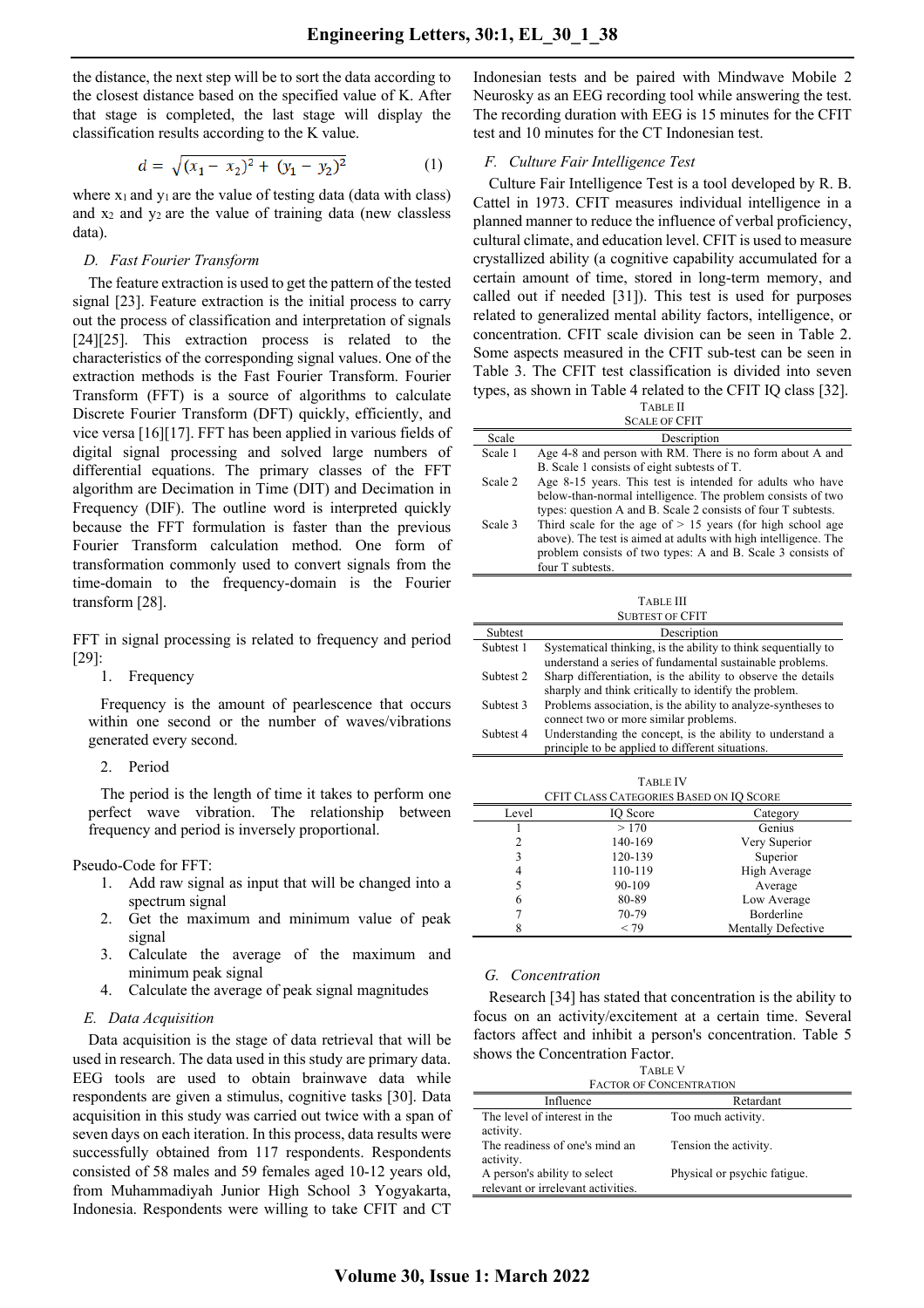Concentration while studying and doing other activities is important because it is a major factor in achieving good study achievement. The environment can affect the ability to concentrate. Each person can have a different way of concentrating. Some people can concentrate while listening to music, studying in a crowd, or being with friends [33]. However, others may need to concentrate in a quiet and soundless environment or have a certain study habit. Sexual intercourse is also influential while concentrating on learning or doing activities. Addiction to playing gadgets can affect one's attitude and behavior. People addicted to gadgets will lose the passion and motivation to learn. Hence, it will also affect their level of concentration.

### III. RESULTS AND DISCUSSION

## *A. Results*

#### *1) Fast Fourier Transform and Normalized*

A feature extraction process will be performed on the collected EEG data to get the average peak-to-peak signal [35]. Feature extraction was done by applying the FFT method. This method allows the processed EEG data to get the amplitude peak of each signal. Fig. 3 shows the raw signal as the original brainwave signal. The X-axis represents time, and the Y-axis represents the amplitude of the signal. Fig. 4 shows the signal spectrum processing, converting the original signal to a spectrum displaying amplitudes in a frequency function. In this figure, the X-axis represents the frequency (Hz), and Y-axis represents the amplitude. Meanwhile, Fig. 5 shows the obtained peak signals and the process of getting the peak values. Similar to Fig. 6, the X-axis and Y-axis in Fig. 7 represent frequency (Hz) and amplitude, respectively.



Fig. 4. Spectrum Signal



Fig. 5. Peak Signal

Fig. 6(a) shows the peak signal after FFT was performed. Meanwhile, Fig. 6(b) shows the result of the normalization process with a range of values from 0 to 1. Fig. 7(a) shows the removing process of unnecessary signal data with low frequency. Fig. 7(b) shows the final result after removing unnecessary signal data and determining the average signal peak with the highest peak as 1 and the lowest as 0. The normalization is applied to get the average amplitude of peak signals.



Fig. 6 Peak Signal FFT (a) Before Normalized and (b) After Normalized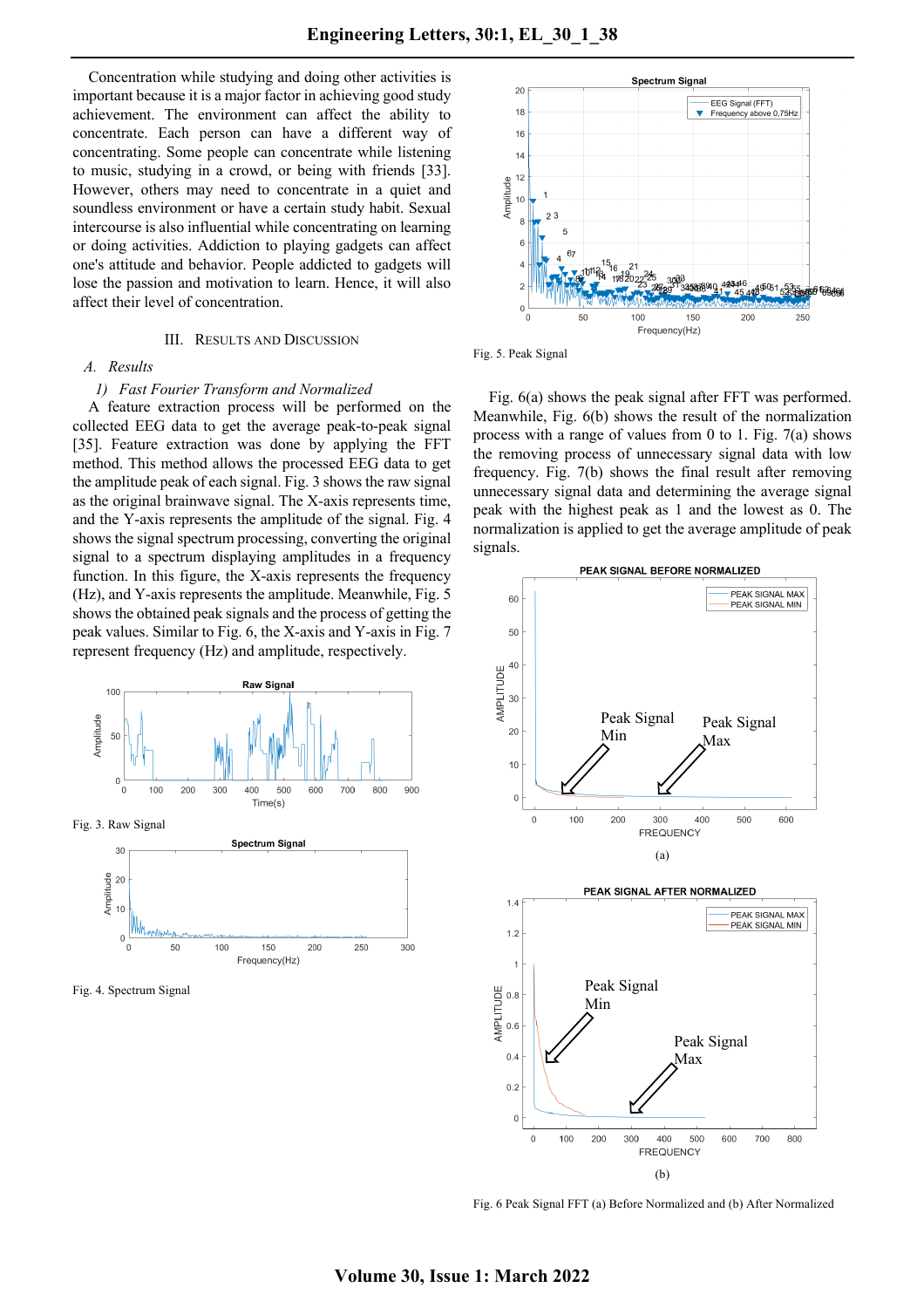

Fig. 7 Average Peak Process (a) Remove Unnecessary Signal and (b) Peak Signal

## *2) Algorithm Performance*

The performance of the classification algorithm is generally examined by measuring the accuracy of the classification. In this study, K-Nearest Neighbor is applicable, and good results can be obtained. The algorithm is used to obtain a relation pattern and accelerate the detection of brain concentration and learning outcomes. It was classified with an accuracy of 94.59% using K-Fold Cross Validation with the value of K equal to 11, and 117 participants were involved.

## *B. Discussions*

A learning outcome is an essential part of learning. A student learning outcome is defined as a change in behavior as learning outcomes in a broader sense include cognitive, affective, and psychomotor fields. Research [36] also states that learning outcomes are the result of teaching and learning interactions. From the teacher's perspective, the act of teaching ends with the process of evaluating learning outcomes. From the student's side, learning outcomes are the end of teaching and the peak of the learning process. Benjamin S. Bloom [37] states six types of behavior in the cognitive category. In Fig. 8, we can see a description of Bloom's Taxonomy.



Fig. 8. Bloom Taxonomy

Based on the understanding of learning outcomes mentioned in Fig. 9, it can be concluded that learning outcomes are abilities possessed by students after receiving their learning experiences. Learning outcomes can be assessed through evaluation activities, which are aimed to obtain evidence indicating students' level of ability and understanding in achieving learning objectives.

Fig. 10. Shows the Average Peak Signal. The maximum signal with a test using CFIT shows a value of 0.421, while the CFIT minimum signal is 0.112. Test results with CT have a maximum average value of 0.471 and a minimum average value using CT of 0. The average concentration obtained in subjects tested under CFIT shows a value of 0.214, and the average concentration tested with CT shows a value of 0.246. So, it can be concluded that the subject has a low concentration level. In Fig. 11(a), the CFIT score shows the highest score as 154, and the lowest score is 52, with an average CFIT score of 93. Based on the obtained results, the subject has a low analytical ability, which affects the subject's tendency to solve the problem. In Fig. 11(b), the CT score shows the highest score in CT is 90, and the lowest score is 30, with an average CT score of 57. The test items are the last seven items used to measure the subject's readiness to conduct the Final Examination. The average CT score has a low tendency, so it needs to be evaluated to prepare subjects to get maximum results during the Final Examination.



Fig. 9. Average Peak Signal: Concentration (CFIT) and Competency Test (CT)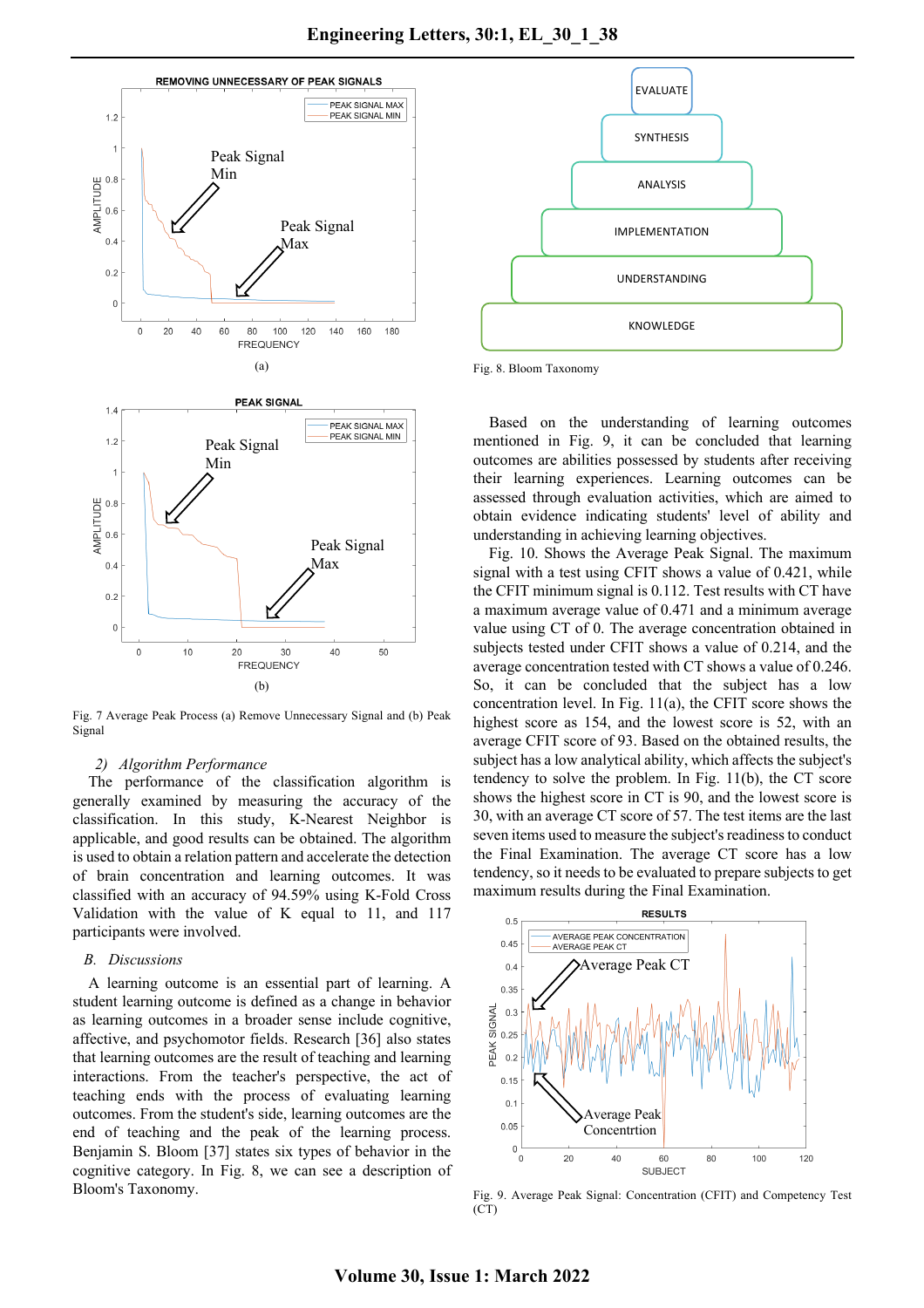

Fig. 10. IQ Test Results (a) CFIT (b) Competency Test



Fig. 11. Classification of IQ Scores

Based on Fig. 11, most of the tested participants are in *Average* classification, with 49 participants belonging to this category. Meanwhile, there are 20 participants in the second category, *Low Average*. Whereas in the *Borderline* category, 19 participants belonged. The same number of participants belonged to the fourth and fifth categories, *High Average* and *Mentally Defective*; each category belonging to 10 participants. In the *Superior* category, there were eight participants. Next, the *Very Superior* category belongs to one participant. While in the last category, there was none

participant categorized as *Genius*. Based on the classification that has been done, it can be concluded that participants have a low tendency to concentrate on cognitive activities, so it is necessary to evaluate learning activities to create better results.

#### IV. CONCLUSIONS

Based on the results of research conducted on 117 participants, it was found that brain waves can accelerate the time in detecting concentration through CFIT on learning outcomes through CT. This research is based on patterns obtained through the peak of the FFT. A manual CFIT assessment will take three days to determine one's concentration, while using this system can accelerate 3x faster results than a manual CFIT assessment. This study also showed that the average signal concentration when testing using CFIT showed a value of 0.214, and when using CT was 0.246. The CFIT score has an average of 93 and an average CT score of 57. These results indicate that participants have a low level of concentration. Interviews with psychologists reinforce these results that someone with low-value school subjects does not mean that they are less intelligent. In addition, several factors may influence the result, for example, personal interest in the lessons. By using KNN, the accuracy obtained is 94.59%. Thus, it means the concentration is needed when conducting cognitive activities, both in learning and working to support better results.

#### **REFERENCES**

- [1] S. Shrader *et al.*, "Instructional design and assessment: Using communication technology to enhance interprofessional education simulations," *Am. J. Pharm. Educ.*, vol. 80, no. 1, 2016, doi: 10.5688/ajpe80113.
- [2] S. J. Deeley, "Using technology to facilitate effective assessment for learning and feedback in higher education," *Assess. Eval. High. Educ.*, vol. 43, no. 3, pp. 439–448, 2018, doi: 10.1080/02602938.2017.1356906.
- [3] K. K and S. A, "A Mobile based Intelligent Question Answering System for Education Domain," *Int. J. Inf. Eng. Electron. Bus.*, vol. 10, no. 1, pp. 16–23, 2018, doi: 10.5815/ijieeb.2018.01.03.
- [4] L. Sana, K. Nasir, A. Urooj, Z. Ishaq, and I. A. Hameed, "BERS: Bussiness-Related Emotion Recognition System in Urdu Language Using Machine Learning," *Proc. - 2018 5th Int. Conf. Behav. Econ. Socio-Cultural Comput. BESC 2018*, pp. 238–242, 2018, doi: 10.1109/BESC.2018.8697243.
- [5] Z. J. H. Tarigan, W. Suprapto, and S. R. Basana, "The Influence of the Corporate Management Commitment in Building Organizational Culture and Cross-Funtional Integration to Improve Company's Business Performance," *Int. J. e-Education, e-Business, e-Management e-Learning*, vol. 7, no. 3, pp. 202–211, 2017, doi: 10.17706/ijeeee.2017.7.3.202-211.
- [6] P. Jayakar *et al.*, "Diagnostic utility of invasive EEG for epilepsy surgery: Indications, modalities, and techniques," *Epilepsia*, vol. 57, no. 11, pp. 1735–1747, 2016, doi: 10.1111/epi.13515.
- [7] Y. Lin *et al.*, "Evaluating the Effect of Simultaneous Transcranial Direct Current stimulation and Repetitive Transcranial Magnetic Stimulation on Minimally conscious state by Using EEG and Functional MRI," *Brain Stimul.*, vol. 12, no. 2, pp. 403–404, 2019, doi: 10.1016/j.brs.2018.12.303.
- [8] A. W. M. System and G. Zanichelli, "Vital EKG," 2018.<br>[9] S. Pattnaik, M. Dash, and S. K. Sabut, "DWT-base
- S. Pattnaik, M. Dash, and S. K. Sabut, "DWT-based feature extraction and classification for motor imaginary EEG signals," *2016 Int. Conf. Syst. Med. Biol. ICSMB 2016*, no. January, pp. 186–201, 2017, doi: 10.1109/ICSMB.2016.7915118.
- [10] M. Zabihi, A. B. Rad, A. K. Katsaggelos, S. Kiranyaz, S. Narkilahti, and M. Gabbouj, "Detection of atrial fibrillation in ECG hand-held devices using a random forest classifier," *Comput. Cardiol. (2010).*, vol. 44, pp. 1–4, 2017, doi: 10.22489/CinC.2017.069-336.
- [11] M. Soufineyestani, D. Dowling, and A. Khan, "Electroencephalography (EEG) technology applications and